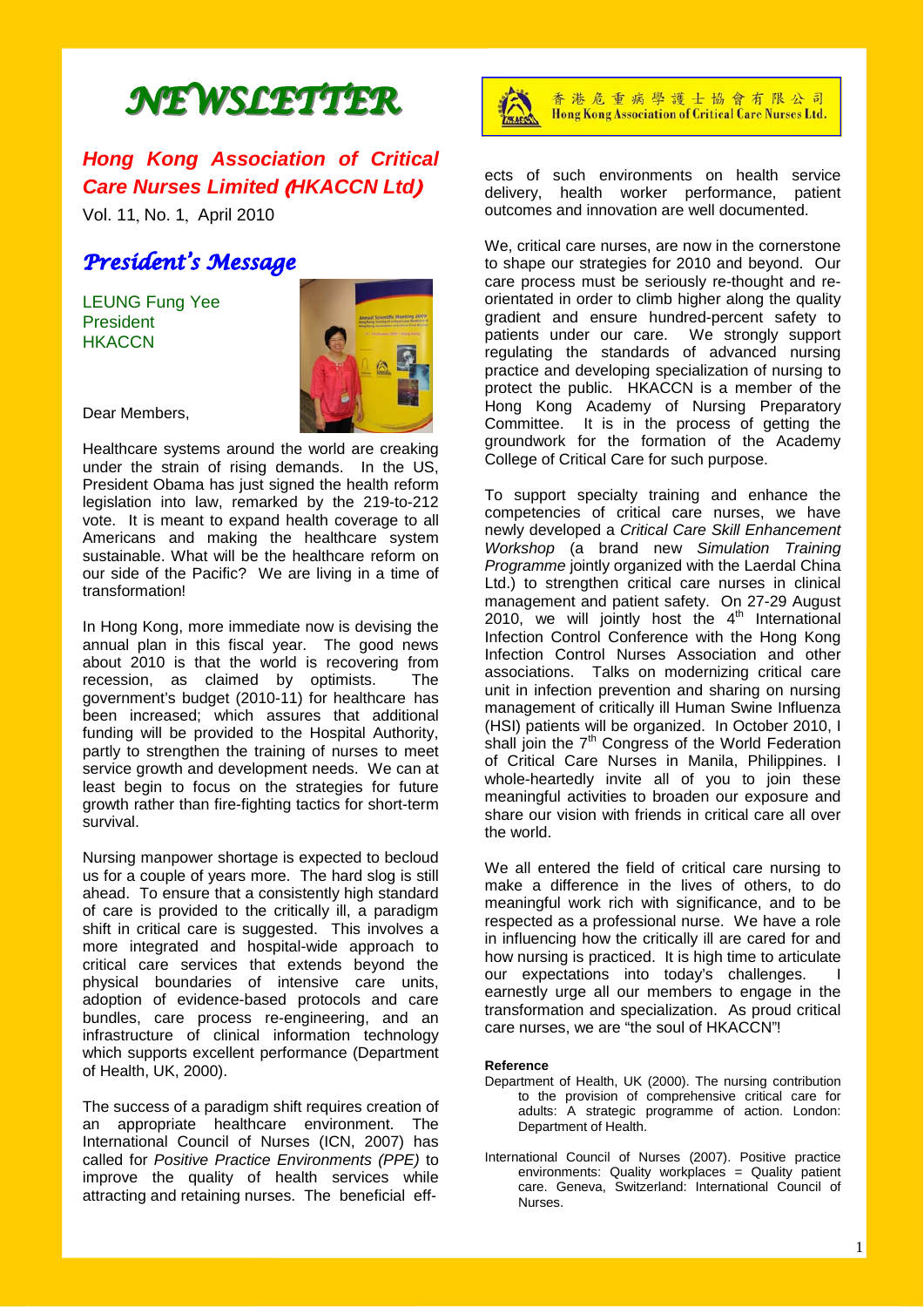## *Message from the Editor*

CHIANG Chung Lim Vico Chief Editor **HKACCN** 

## *First step or the still of nothing?*

Stuart (1981) argued that it was more useful to ask how professionalized an occupation was, than whether it was a profession. Traditionally the attributes that define a profession exclusively refer to monopoly of the established professions but there are other occupations, like nursing, which possess in varying degrees of professionalization in the continuum. Since the last few decades, nurses in Hong Kong have struck and contributed to professionalizing the nursing discipline. We are now in a turning point to achieve more of this ultimate goal, under the global trend of advanced nursing practice and through the development and establishment of the Hong Kong Academy of Nursing (HKAN).

Why do we need to be fully professionalized and accredited for our specialized nursing knowledge and skills? The key answer is loud and clear that professionalization and specialization of nurses will assure the best quality of nursing services providing to the citizens of Hong Kong. For instance, one of the attributes that defines what is a profession is the higher and longer education the practitioners in that profession received (Schwirian, 1998). And we know that in the surgical setting baccalaureate nurses (more educated) demonstrated an association of their care with lower mortality of patients (Aiken, Clarke, Cheung, Sloane & Silber, 2003). Therefore, we trust that nurse specialists who obtained higher post-graduate and accredited qualifications will assure better care of the patients. And the HKAN and fore coming college of critical care nursing will play the key roles to assure such accreditation.

With the progressing development of a common accreditation system and jurisdiction by the HKAN for specialized nursing qualifications, nursing is moving closer to the full status as a profession. Many nurses may be skeptical about this current progress due to the concern of lacking full recognition by the employers to the accreditation of nursing specialties, and the shortage of a clear career structure provided by the employers for such accredited qualifications. Furthermore, private specialized nursing practice is still a long way to go. Would the accredited nurse specialists be guaranteed by their employers the advanced positions that match with their higher qualifications and skills? Or why we need such qualifications? These concerns are valid at this point of time but very narrow ones. For we know that,

*The distance is nothing; it is only the first* 

## *step that is difficult.*  Madame Marie du Deffand

Are we yet really making the first step the most difficult and hence we halt at the turning point? And that if we did not move forward with our first step then, torpidity of our professional development would remain as the perpetual reality for us. Are we happy to be a "profession" only in the terrains of social constructivism and theoretical definition, or we hold strongly our fate in our own hands as a practical profession should behave? It is now the time for us to work actively in collaboratively organizing and recognizing our profession with our specialized knowledge and skills, by and for ourselves, not others. And our achievement of the goal lies with our first common step to move ahead altogether. Are you ready?

#### **Reference**

- Aiken, L. H., Clarke, S. P., Cheung, R. B., Sloane, D., & Silber, J. H. (2003). Educational levels of hospital nurses and surgical patient mortality. *JAMA*, *290*(12), 1617-1623.
- Schwirian, P. M. (1998). *Professionalization of nursing: Current issues and trends* (3rd ed.). Philadelphia: Lippincott.
- Stuart, G. W. (1981) How professionalized is nursing? *Journal of Nursing Scholarship, 13*(1), 18-23.

## *The Annual Scientific Meeting 2009 (ASM 2009)*

WONG Esther Co-chairperson, ASM (2009) Honorary President, and Chairperson, Administrative Committee, HKACCN

The Annual Scientific Meeting 2009 (ASM 2009) was the second joint venture of our association and the Hong Kong Society of Critical Care Medicine since 2005. It was successfully held on 17 and 18 October 2009 at the Hospital Authority Building.

The earthquake in Sichuan rang the bell that critical care nurses have to learn more about disaster nursing. With the topic "The Changing Face of an Old Trade: Challenges of ICU", the conference focuses more sharply than ever before on Disaster and Crisis Management in ICU; toxicology in ICU; critical care ultrasonography and critical thinking of ICU nurses, reflecting our heightened commitments in these areas. I am sure those who participated in the ASM 2009 would share my views.

In terms of nurse speakers on 18 October 2009, the conference day, we had Professor Samantha PANG, Director of WHO Centre in Hong Kong to talk about the "Developing disaster nursing competencies for safer & resilient communities" and Ms Sylvia FUNG, Chief Manager (Nursing) / Chief Nursing Executive of Hospital Authority to share her views about how critical care nurses would be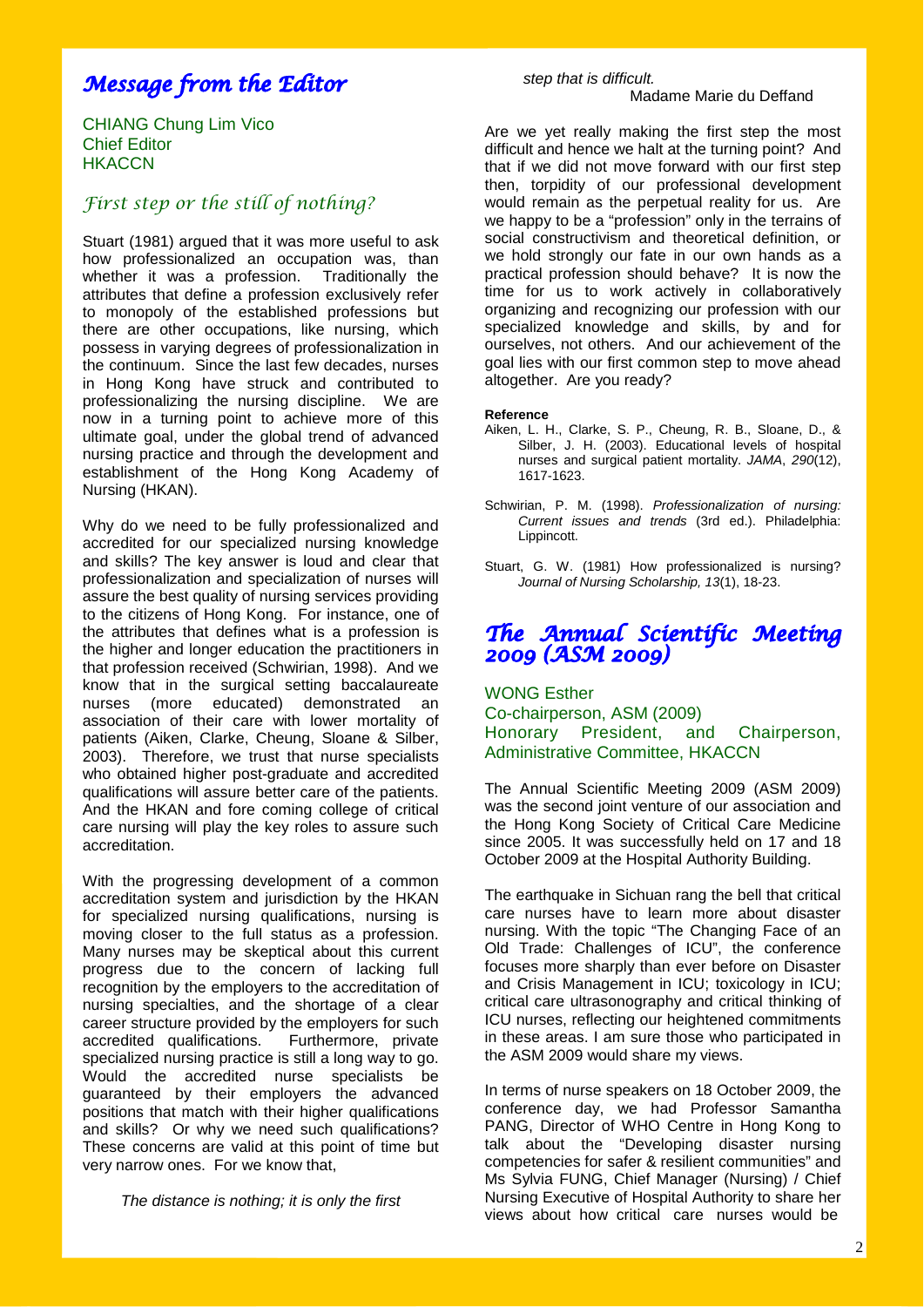shaped. The topics were very well received.

What are expected of critical care nurses are ever increasing. To meet the challenges ahead, critical care nurses need to possess critical thinking ability. The pre-conference workshop on 17 October 2009, entitled **Critical Thinking and Crisis Management for Airway and Ventilation** aimed to cultivate critical thinking. It was meticulously planned by the Professional Development Committee and Dr Teresa Li. It came in three sub-workshop-stations, namely 1) application of critical thinking to nursing assessment, 2) crisis management for airways; and 3) scenario-based ventilator management. I believe better practice ensures effective outcomes. The delivery of the three workshops was worth mentioning:

## **1. Critical Thinking in Emergency Ventilator Management**  CHAU Lai Sheung (ICU/TMH)

WONG Ruby (MV/QEH) YU Shun Man (Sch/QEH)

Critical thinking can help acquiring new knowledge, improving application of theories, and strengthening arguments. Nurses can learn to apply critical thinking in the emergency ventilator management through the scenarios-based learning approach. It was our honor to be the trainer in the workstation and I thoroughly enjoyed the experience.

a) The Satisfaction - The workstation was about emergency ventilatory situations. The participants responded promptly and they co-ordinated well as a team in the scenario with a patient in respiratory distress. We were totally impressed by their performance and feedback. Besides, we interacted a lot with the participants and we felt the great passion of them. We trust that what we discussed in the workstation will be useful in the future.

b) Learning from the Challenges - One of the goals of the workstation was to encourage the application of critical thinking. In the workplace, some patients are treated by nurses' "conditioned reflexes". For example, when patients became respiratory distressful, an oxygen mask was automatically given without assessing the underlying causes. They will never recover by this short term solution merely attempting to maintain the  $SpO<sub>2</sub>$  level. Other nursing management should also be considered. As critical nurses, we should be able to integrate the patient information with critical thinking and determine the possible causes and solve the problems accordingly. "Conditioned reflex" is an inertial habit which in not easy to change. It was rather challenging to prepare the course materials which could encourage the participants to apply critical thinking and avoid using conditioned reflexes.

c) Get Along with Colleagues - As there were a lot of interactions with the other trainers during the

workshop, we had a great time together. We also learnt from them their expert knowledge and training skills. All in all, I feel satisfied because we Shared knowledge and experienced in the workstation as a team. In order to achieve the goal of the workstation, we overcame challenges in preparing training materials. More importantly, we had the opportunity to add value to my experiences with the participants and working with them as our enthusiastic partners.

## **2. Crisis Management for Airways**  LAI Peter (ICU/QMH) MAK Wai Ling (ICU/YCH & PMH)

This workstation aimed to provide the participants updated information related to airway management, and to refine skills of the participants in intubation and various airway control techniques. The workstation began with an introduction of the concept of airway assessment and the management of difficult airway. It was followed by three interactive skill practice sub-stations, which provided a platform for exchange of experiences between the participants and instructors. Equipments employed in difficult airway management were also discussed, e.g. Combitube, airway exchange catheter, video laryngoscope, cricothyrotomy set and different types of laryngeal Mask Airway (LMA). The practice was especially useful for those who had limited access to the latest airway management tools in daily practice. With the guidance from experienced trainers, all participants were given chances to practice on the manikins what they had learnt. The stations were conducted smoothly and responses from the participants were positive.



Mr Peter Lai (far right) was explaining advanced airway instruments in the Airway Workstation

**3. Scenario-based Ventilator Management (The Advanced Ventilator Modes Workstation)**  CHAN David (CNP/HAHO) CHENG Johnson (ICU/QMH)

One of the three workstations in this critical care nursing pre-workshop discussed the advanced ventilator modes. Mechanical ventilation is a co-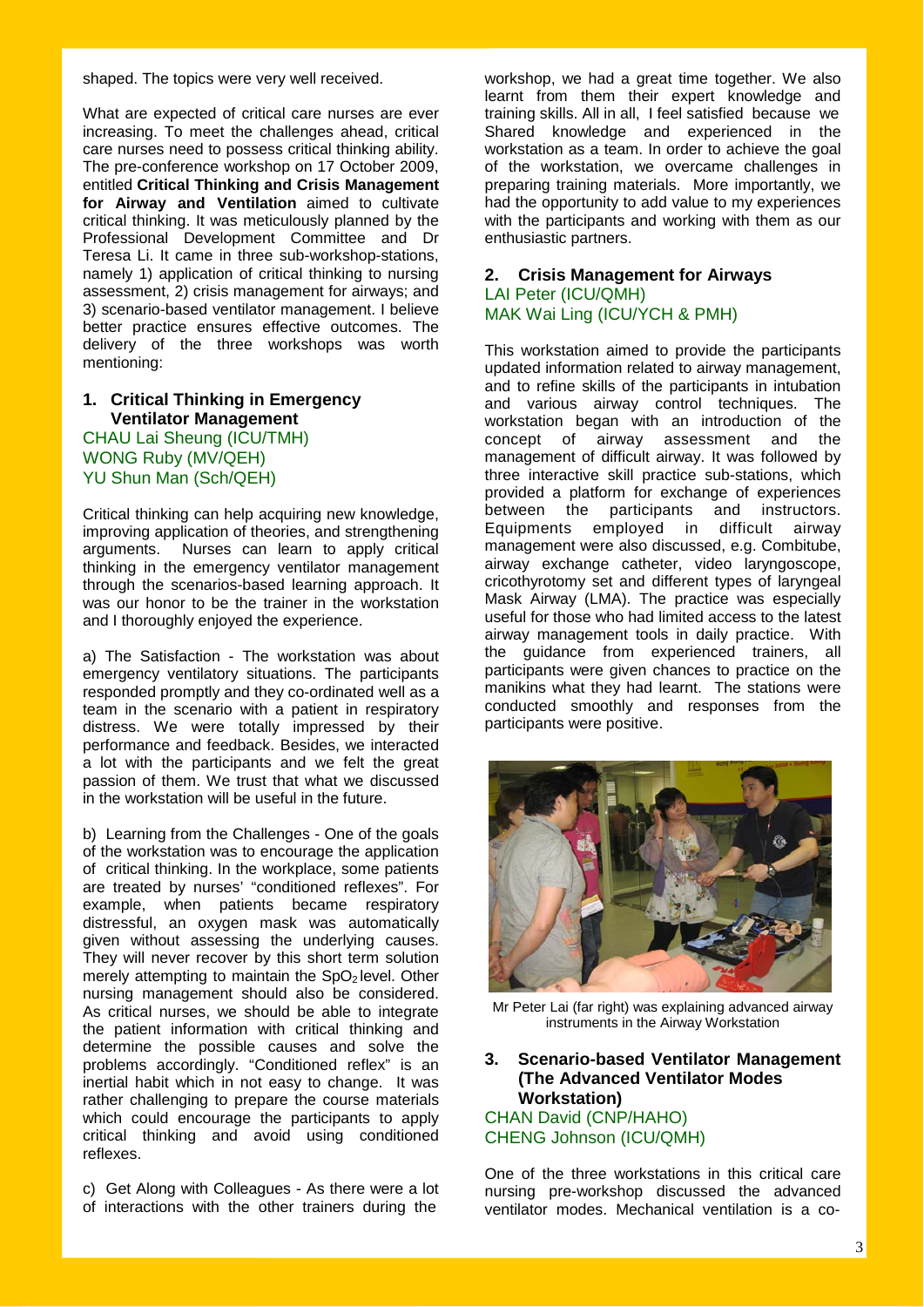mmonly used technology in ICU. Critical care nurses need to operate the ventilators everyday to ensure that their patients can be ventilated safely and effectively. With the advances in technology, ventilator experts and engineers have developed various new ventilator modes, namely the "advanced ventilator modes". Better understanding of these new types of ventilator modes enhances ICU nurses to better manage the care of their critically ill patients. All the participants treasured the sharing in this station. The following content summarizes the essence of different advanced ventilator modes.

## 1) Auto-modes (Servo)

Auto-mode is a design that allows patients to breathe between a Control Mode & an Assisted Mode. It is usually used for post-operative patients who are waking up slowly from the anaesthesia. Three coupling modes, 1) VCV  $\longrightarrow$  VS; 2) PRVC  $\rightarrow$  VS; and 3) PCV  $\rightarrow$  PS are available.

#### 2) Adaptive Support Ventilation Mode – ASV Mode (Hamilton-Galileo)

Adaptive Support Ventilation (ASV) is a positive pressure mode which is controlled with a closedloop. In this mode, the frequency and tidal volume of breaths of a patient on the ventilator are automatically adjusted based on the patient's requirements. The lung mechanics data are used to adjust the depth and rate of breaths to minimize the patient's work of breathing (The machine autoregulates  $V_t$  & RR). In the ASV mode, every breath is synchronized with patient effort if such an effort exists. Otherwise, full mechanical ventilation is provided to the patient. When the MV% drops to a desired level, weaning can be done.

## 3) Pressure Regulated Volume Control – PRVC (Servo)

This is a pressure control mode with a guaranteed tidal volume. The required settings are: RR, Ti, and Target Volume. Patients who cannot tolerate volume control mode, and/or patients who show a high peak airway pressure while on the volume control mode due to a decrease in lung compliance can benefit from this mode. The advantages of this mode are that lungs are protected from barotraumas while receiving an adequate tidal volume. The drawback is that triggered breaths are not allowed in this mode.

#### 4) Volume Support – VS (Servo)

The VS is a Pressure Support mode with a guaranteed tidal volume. The required settings are the trigger and target volume. It is usually used as a weaning mode for injured lungs. The advantages are comfort, and all the breaths are determined by patients. However, patients need ventilation backup if apnoea occurs.

#### 5) SIMV (VC) + Auto-flow (Draeger)

The patient is normally on VC while assisted with the SIMV mode. With the Auto-flow function, the

ventilator will change its constant flow into a decelerating flow, so as to prevent lung injury. It is somewhat like a PRVC mode.

### 6) Bi-level Positive Airway Pressure Mode – BIPAP (Servo, Draeger, PB840)

It is a modified pressure control mode with an inversed ratio. It allows patients to trigger at any time, while the pressure support is also allowed. It is used for patients with restrictive lung diseases or injured lungs (e.g. ARDS). The advantages include better synchronization and less sedation, but the tidal volumes vary.

### 7) Airway Pressure Release Ventilation Mode – APRV (Draeger, PB840)

In this pressure mode, it is somewhat like a high-CPAP spontaneous breathing mode, with intermittent lowering of PEEP pressure to reducing the cardiovascular effects related to the high PEEP, and for better removal of  $CO<sub>2</sub>$ . It is used for patients with restrictive lung diseases or injured lungs (e.g. ARDS). The advantages are better synchronization and less sedation but the drawback is varying tidal volumes

## 8) NAVA (Servo-i)

By insertion of a nasogastric tube with a sensor into the stomach, the system can early detect the diaphragmatic signals, which will then send to the ventilator directly. Synchronized assisted breaths will then more efficiently delivered to the patient. It is good for weaning the patients with COPD.



Mr David Chan and Mr Johnson Cheng (first and third persons in the left of front row) with HKACCN trainers and all the participants in the Advanced Ventilator Modes Workstation

#### **Reference**  Available upon request to the editor.

## *Best Paper Presentation Award — ASM 2009*

*Make a Start, Make a Difference – Uplifting the Nursing Standard by Establishing a Nursing Journal Club*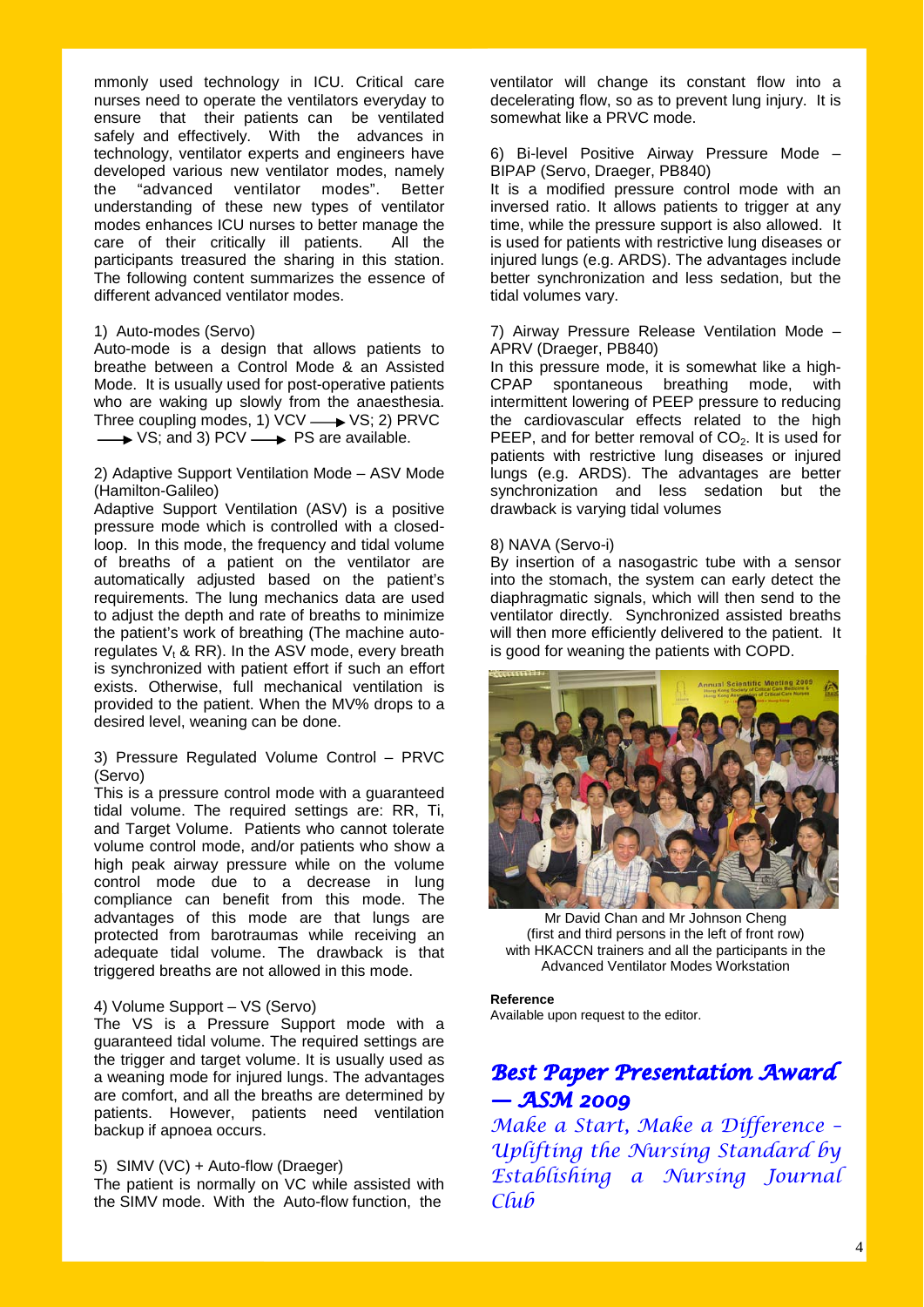## MAK Wai Ling Nurse Specialist (ICU/PMH & YCH)

## **Introduction**

Evidence-based nursing practice is gaining popularity in recent years. To improve the quality of nursing care and to promote evidence-based nursing practice, formation of a nursing journal club can be an excellent strategy to accomplish these goals (St. Pierre, 2005). The nursing journal club of PMH & YCH has started to function since July 2007 to provide a platform for nurses to appraise and review latest literatures.

#### **Make a start**

Nursing journal club is not a kind of new activity, but it is not commonly being formed in HK ICUs due to various difficulties. As PMH & YCH ICU has integrated since 2006 and this becomes a good opportunity to start the journal club as a joint educational function for the staff in two ICUs. We have an advantage for the establishment of this activity as we can promote experience sharing among the two hospitals and the workload for the preparation can also be shared. The objectives of the journal club are identified as:

to encourage nurses to familiarize themselves with advanced literature in our field of work.

to enhance professional development in intensive care nursing, and

to arouse nurses' interest in research activities.

#### **Implementation strategies**

As a scheduled time and place can promote consistent staff participation, a yearly timetable is developed and all APNs will take turn to lead a team of RNs to prepare for the sharing in order to engage all staff's participation in this activity. Moreover, the leadership skill of the APNs can also be enhanced. Topics are selected by them, some topics are selected because it is of our great concerns and looking for improvement strategies, e.g. ventilator associated pneumonia (VAP); some are of staff's interest after taking care of some uncommon cases, e.g. Puffer fish poisoning; some are hot topics which arise staff's awareness, e.g. pandemic influenza

#### **Make a difference**

After the implementation for one and a half year, the impacts of this activity were reviewed. Kartes & Kamel (2003) suggested that the interest, attendance and involvement of participants were key elements to measure success. Staff attendance and involvement were reviewed and some differences could be seen. In the first year's presentation, only one staff member was involved since she/he was the team leader. And after a year, more and more staff members were involved and sometimes even the whole team of staff participated in the presentation. For the attendance, there was only eight staff attended the first journal club. After half a year, our staff got used to this activity; it grew up steadily to around twenty.

To measure their interest, all nurses were invited to answer a questionnaire for the activity evaluation, which included seven questions on arrangement of the meeting, eight questions on benefits of the journal club participation, and two open questions to express their opinion. It was quite encouraging since the respondent rate was over 70% which implied that they aware and concerned this activity. Majority of nurses expressed that the journal club was of great benefit to them including: update of professional knowledge, providing opportunities for knowledge and experience sharing, reflection and evaluation of their practice, change in professional practice, increasing motivation, increasing confidence, increasing critical thinking skills and raising interest in reading journals and research studies.

Kartes & Kamel (2003) also suggested that evidence of a practice change within the unit was also an indication of success. A wide range of topics were covered, some changes in nursing practice were made. For instance, after the sharing on abdominal compartment syndrome, the technique of intra-abdominal pressure measurement was discussed and revised. Traditional method in using 50ml saline was changed to 25ml as larger instillation volumes might cause clinically overestimation. Evidencebased practice was also echoed through the sharing of VAP bundle. Apart from solely following the bundle, some findings were highlighted for improvement, e.g. staff education, oral hygiene, and ETT cuff care. Findings were also shared with the medical staff on the diagnosis of VAP, use of antibiotic cautiously, and weaning patients from ventilator as soon as possible to reduce VAP. The rate of VAP was then dramatically decreased.

## **Conclusion**

Journal club is a simple way to encourage nurses to keep up to date with current researches. It can be a fun and interesting way to improve quality of nursing care by providing the impetus to change practice. In fact, journal club participation promotes continuing professional development and life-long learning. Make a start, by choosing some clinical topics to promote staff's interest. Never stop, although it is difficult at the beginning since it needs time to cultivate the learning atmosphere. Keep on the journey, and most important thing is to make a difference by identifying what we can learn from the sharing. Finally, enjoy the success, both the changes and outcomes.

#### **References**

- Kartes, D.K., & Kamel, H.K. (2003). Geriatric journal club for nursing: A forum to enhance evidenced-based nursing care in long-term settings. *Journal of American Medical Directors Association*, *4*(5), 264-267.
- St. Pierre, J. (2005). Changing nursing practice through a nursing journal club. *Medsurg Nursing*, *14*(6), 390-2.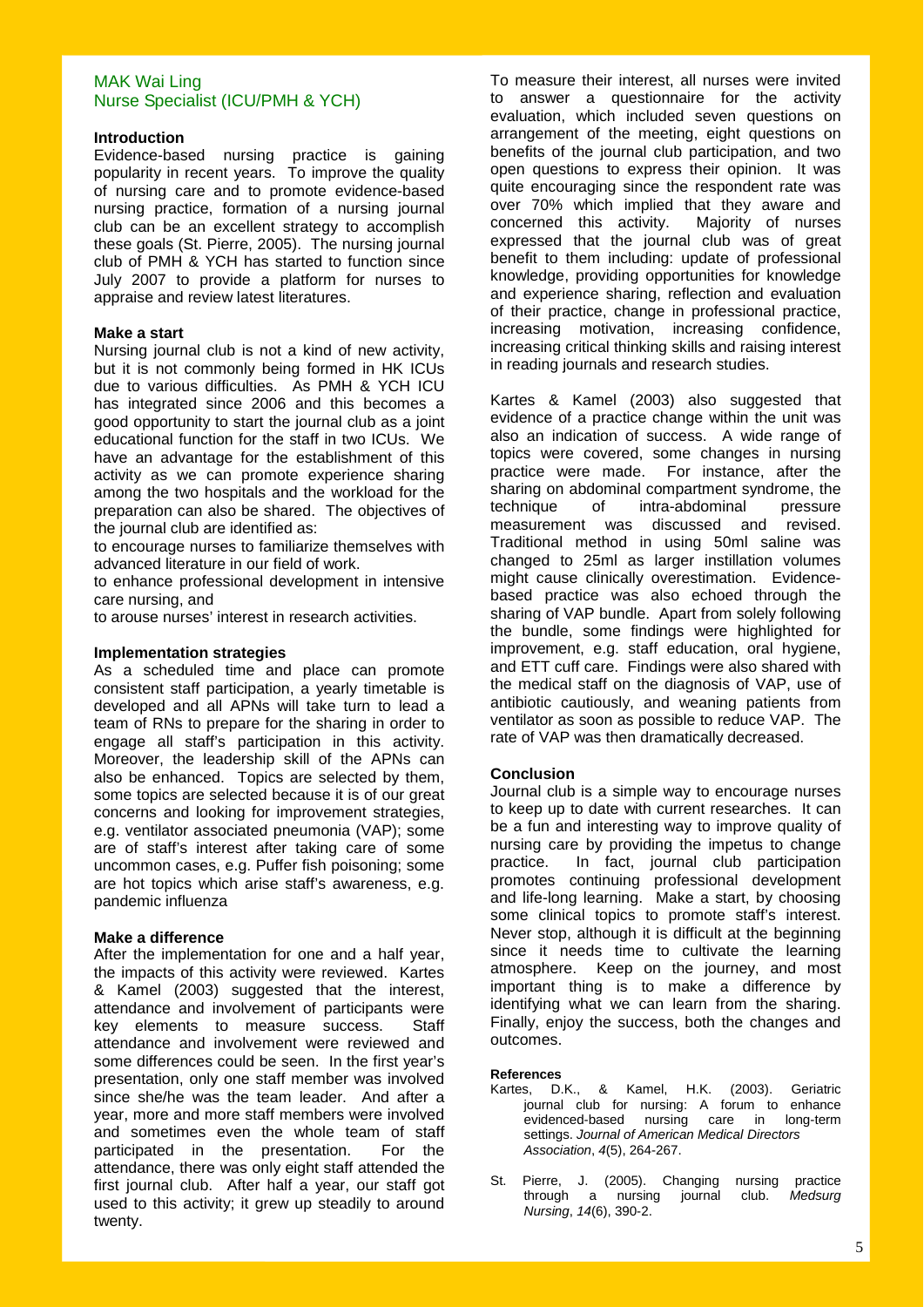## *UPCOMING PROGRAMS UPCOMING PROGRAMS*

## **I) Critical Care Skill** —**Enhancement Workshop Enhancement Workshop**

This Critical Care Skill Enhancement (CCSE) Workshop is joint program between the HKACCN and the Laerdal China Ltd. It is designed to enhance the clinical interpretation skill of nurses who need to take care of critically ill patients.

## **Target Group and Capacity**:

Nurses who want to improve their clinical skill for caring critically ill patients (24 – 30)

## **Duration**:

One-day workshop (8 hours)

### **Date and Time**:

19 May 2010 (Wed), 8:30 am – 17:00 pm

#### **Venue**:

Rm 2, LG2, Princess Margaret Hospital

## **Speakers**:

HKACCN Trainers

## **Language medium**:

English & Cantonese (English handouts and prereading materials will be provided)

#### **Award**:

Certificate of completion will be issued to those who have attended all the lectures and workshops, and have passed the quiz (8 CNE points)

#### **Program Fee**:

HK\$800 (Member), HK\$1200 (Non-member)

## II) 醫學普通話班 (2010 3月 - 11月)

## 課程簡介 :

香港醫療人員與內地人員交流日增,而從內地來港的人士 也大幅增加,需要應用普通話的機會也增多,但不是每位醫 療人員也講得一口流行普通話,特別是醫學名詞.本課程旨 在提高醫療人員的普通話溝通能力及技巧,特别針對醫療 人員如醫生,護士,物理治療師,接待員等等。

## 課程特色:

- 1. 小组形色,學員有更多機會參與討論及學習
- 2. 內容豐富,包括:
	- 基礎拼音,拼讀等
	- 時事討論
	- 課本研讀
	- 日常及醫學會話
	- 醫學名詞及詞彙
- 3. 高效率,短時間內提高溝通能力
- 4. 實用性高, 可應用如日常工作中

## 上課日期 :

第二班:

6月1日 — 8月3日 共10晚 (星期二)

第三班: 9月7日 — 11月9日 共10晚 (星期二)

## 人數:

15人

### 講員:

劉老師 (前理工大學普通話兼職講師)

## 上課時間 :

逢星期二 晚上 六時至九時

## 上課地點 :

香港危重病學護士協會 (HKACCN) 香港灣仔道230號佳城大廈501室

#### 教學語言:

普通話為主,輔以廣東話

#### 學費:

- \$1500(會員), \$2000(非會員) 包括課本及補充材料
- 出席率達80%,可獲發本會之修讀證明書(CNE: 30分)

#### **Convenor**:

CHAN David

## **III) ECG Course for Beginners**

## **Course Objectives**:

- To enhance frontline nurses' knowledge on basic ECG concept and common arrhythmias.
- To promote the competence of frontline nurses in caring patients with common arrhythmias.

#### **Target Group and Capacity**:

All nurses; 36 per class

## **Duration**:

Total 12 contact hours (2-hour lecture for 6 sessions)

#### **Date and Time**:

| ECG 2<br>ECG <sub>3</sub> | 6 May - 10 Jun<br>$8$ Jul $-$ 12 Aug |
|---------------------------|--------------------------------------|
| ECG 4                     | $2$ Sep $-$ 14 Oct                   |
| ECG 5                     | $4$ Nov $-9$ Dec                     |



6 Thursday evenings for each identical course, 6:30 - 8:30 pm

#### **Venue**:

**HKACCN** Rm 501, 5/F Great Smart Tower, 230 Wan Chai Road, Hong Kong

#### **Speakers**:

Nursing experts from critical care areas

## **Language medium**:

Both English & Cantonese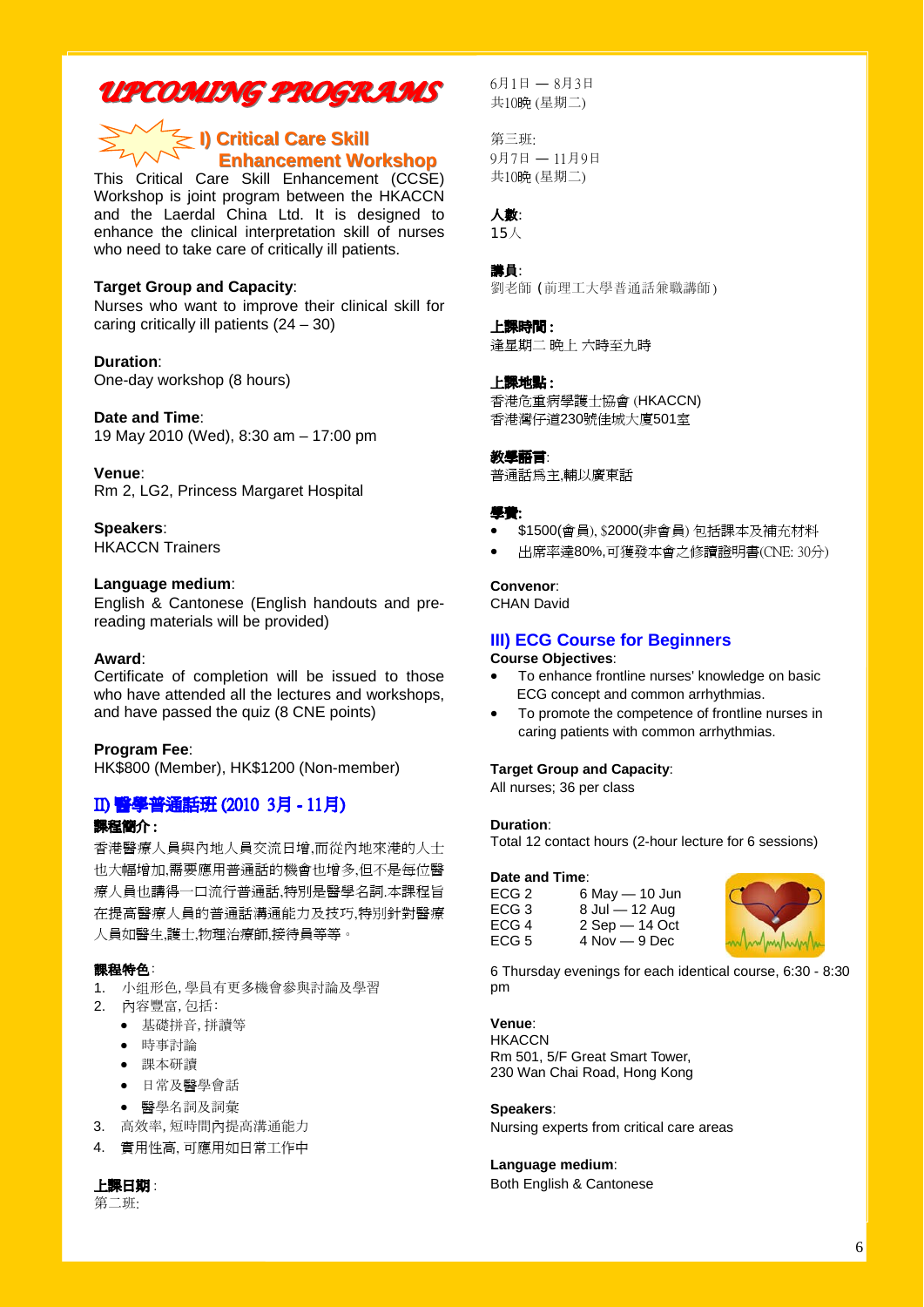#### **Award**:

Certificate will be issued for those who have attended all the lectures and have passed the Quiz (80% attendance is required)

#### **Program Fee**:

HK\$1200 (Member), HK\$1800 (Non-member)

#### **Convenor**:

CHAU Lai Sheung

## **IV) Elementary Critical Care Nursing ECCN Series Module 1 – 3**

This Elementary Critical Care Nursing (ECCN) Series is designed to enable frontline nurses to understand the basic concepts in the monitoring and management of critically ill patients in Critical Care Areas. It consists of 3 modules :

- Module 2: Cardiovascular Care **(7 Jun 26 Jul)**
- Module 3: Reno-Neuro-Trauma Care **(6 Sep 25 Oct)**

#### (see

http://www.medicine.org.hk/hkaccn/activities.htm#6 for details of the topics in each module)

#### **Target Group and Capacity**:

All nurses; 36 per module

#### **Duration of each Module**:

8 Mondays evenings (6:30 - 8:30 pm)

#### **Venue**:

**HKACCN** Rm 501, 5/F Great Smart Tower, 230 Wan Chai Road, Hong Kong

#### **Speakers**:

Nurse experts from various critical care areas

#### **Language medium**:

English & Cantonese (with English Handouts)

#### **Award**:

A certificate of completion will be issued to those who have attended all the lectures and have passed the quiz (16 CNE Points) (80% attendance is required).

#### **Program Fee (per module)**:

HK\$1600 (Member), HK\$2000 (Non-member)

#### **Convenors**:

LAM Chung Ling YU Kenneth

### **V) Health Assessment Course**

This Health Assessment Courses is designed to help frontline Nurses acquire knowledge about assessing health for critically ill patients.

#### **Content**:

(See

http://www.medicine.org.hk/hkaccn/activities.htm#hac for details of the topics in each 2-hour session)

#### **Target Group and Capacity**:

All nurses; 36 per class

#### **Date and Time**:

HA 1  $7$  May  $-$  2 July HA 2 8 Oct – 26 Nov

8 Friday evenings for each identical course, 6:30 - 8:30 pm

## **Venue**:

**HKACCN** Rm 501, 5/F Great Smart Tower, 230 Wan Chai Road, Hong Kong

### **Speaker**:

Nurse experts from various critical care areas

#### **Language medium**:

English & Cantonese (with English Handouts)

#### **Award :**

A certificate of completion will be issued to those who have attended all the lectures and have passed the quiz (16 CNE Points) (80% attendance is required).

#### **Program Fee**:

HK\$1600 (Member), HK\$2000(Non-member)

**Convenor**: CHAU Lai Sheung

## **VI) Basic Life Support and Advanced Cardiac Life Support Courses**





#### **a) Basic Life Support (for Health Care Provider) (BLS – HCP) Course**

This BSL – HCP Course is organized by the HKACCN Ltd. The HKACCN Ltd is an official AHA training site under Laerdal International Training Center (ITC), which is the ITO of AHA CPR and ECC Course in Hong Kong, China and Macau.

#### **Content**:

- CPR skills for all ages (adult, child, infant) according to AHA 2005 CPR Guidelines
- Ventilation with pocket mask and BVM
- Use of Automated External Defibrillator (AED)
- Foreign Body Airway Obstruction Management

#### **Target Groups**:

- Health care providers, such as nurses, doctors, paramedics, and ambulance personnel
- Nursing and medical students
- Other interested personnel

#### **Date and Time**:

8:30am – 1:00pm (a half-day program) 8 or 15 May; 5 or 12 Jun 2010